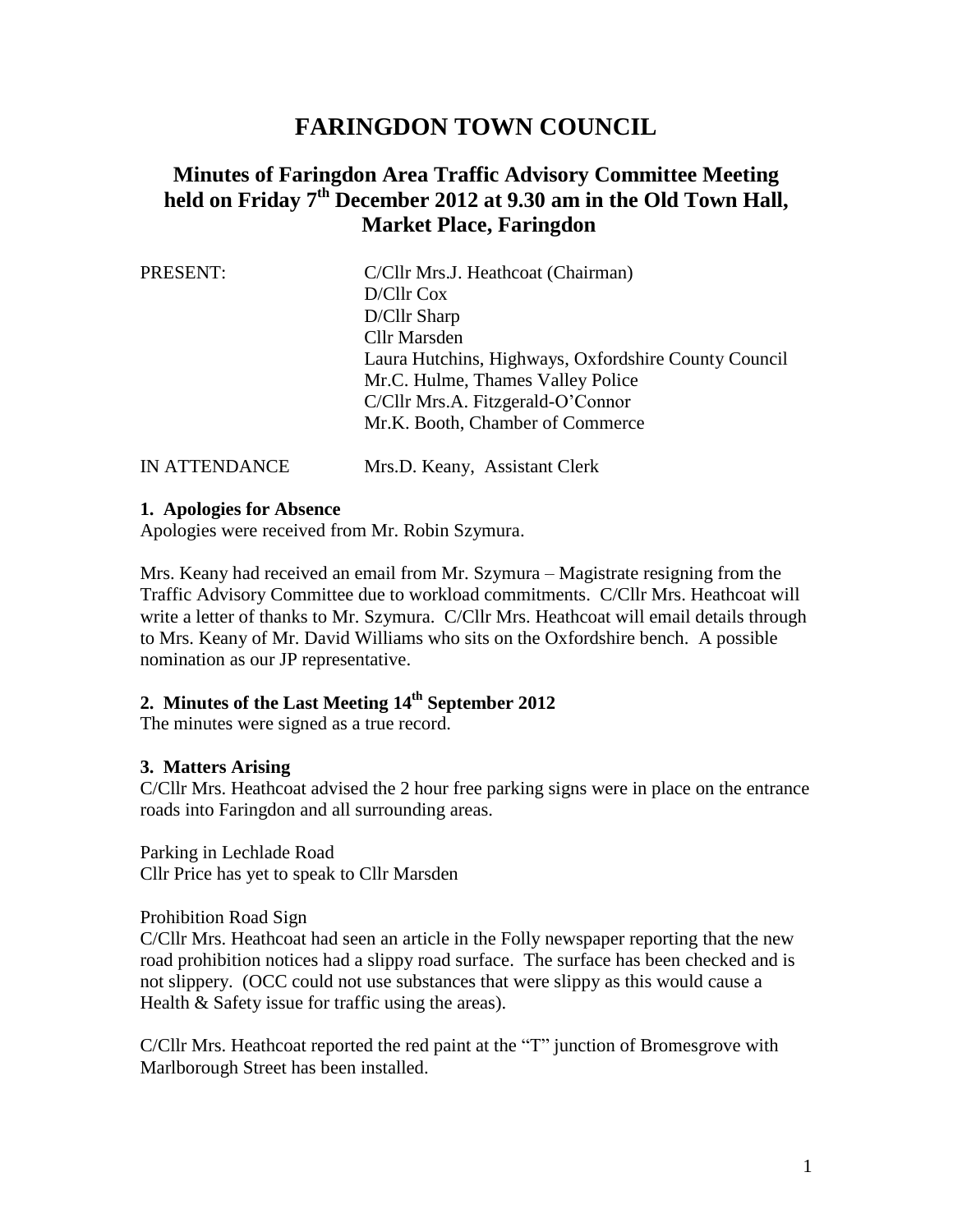Cllr Marsden queried any changes on the A420 for pedestrian crossing. C/Cllr Mrs. Heathcoat advised that there was no OCC plan for a safe haven to be placed at the Fernham Road junction.

# **4. Public Speaking Time**

No members of public present.

## **5. Area Stewards Report**

Laura Hutchins Oxfordshire County Council Highways reported vegetation cut backs, ditches are the responsibility of adjoining landowners.

Oxfordshire County Council is not responsible for cutting back privately owned vegetation.

Farmers will be chased and advised to maintain ditches adjacent to their land.

Cllr Marsden queried new housing developments – who is responsible for shrubs planted. Laura Hutchins advised house owners are usually responsible depending on the planning agreements for each site. The developer is usually responsible until full adoption of the site.

The Area Steward's fund has been used to install VAS's – Vehicle Activated Signs through rural Oxfordshire. The scheme is helping develop speed awareness.

Adverse weather

Oxfordshire experienced the worst flooding since 2007 between  $22<sup>nd</sup>$  November 2012 and 30<sup>th</sup> November 2012.

During the recent flood Oxfordshire County Council Highways were asked to provide sandbags – Residents that have not used the sandbags have been asked to retain them. Residents that have used the sandbags are advised to refer to their relevant District Council website for disposal advice.

Salt bags were placed along the highways to treat water flowing onto the highways and protect the highway from the water turning to ice. Some of these bags were removed. Salt bags will be labelled in future.

C/Cllr Mrs. Heathcoat advised the fire service had provided 6,000 sand bags for vulnerable people.

Grit bins have been installed and filled. They will not be refilled this winter.

C/Cllr Mrs. Heathcoat praised the team for all their efforts.

Name the Gritter Competition

The competition was held on  $6<sup>th</sup>$  December 2012 at Drayton Depot. A large group of people attended children, teachers and members of the media. Various names from Salt Shaker, Cruncher, True Grit to Mr. Meltdown full details can be found on the Area Stewards Newsletter.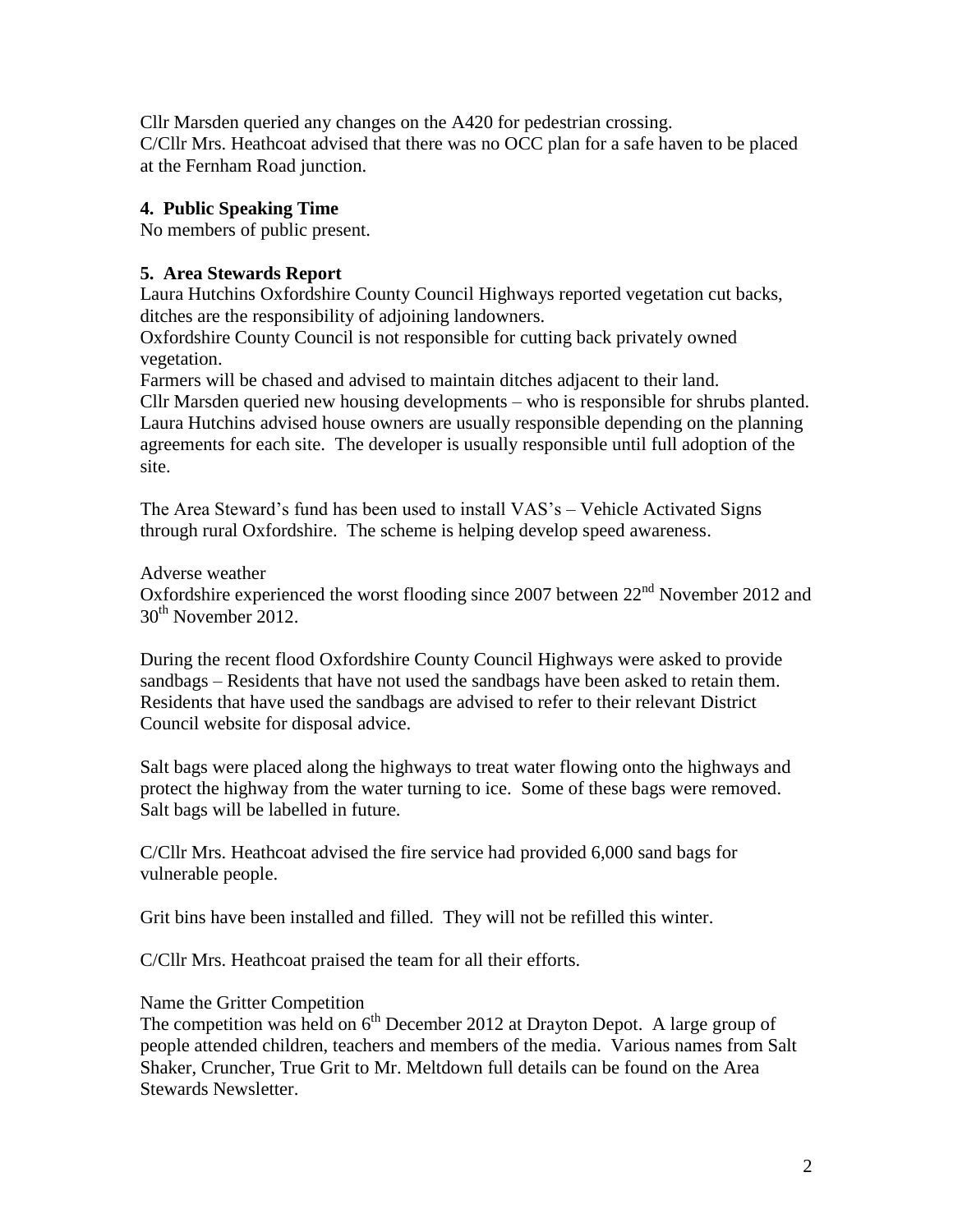Cllr Marsden commented the rainfall was not much greater than the usual expected amount at this time of year. The problem was the ground was already very wet.

Diane Keany reported to Laura Hutchins the large hole in the road in the Market Place outside Boots the Chemist. It had been reported via the normal route email to Highways. Several residents had complained to Faringdon Town Council about the condition of the road. Laura Hutchins to report back.

C/Cllr Mrs. Heathcoat requested Laura Hutchins to report back.

D/Cllr Sharp queried if farmers clean ditches out close to the road, do they need permission or to put up signs.

Mr.C. Hulme advised put up warning signs to say you are working in the ditches. Take steps to protect the farmers when cleaning ditches in case of accidents.

C/Cllr Mrs. Heathcoat reported £ 49,406.21 of Area Stewards funds has been spent. C/Cllr Mrs. Fitzgerald O'Connor has work applications that are are currently going on the system for the Area Stewards fund in his Division.

## **6. District Traffic Matters**

D/Cllr Cox reported sandbags are available from District Council. These are the new type of flood sacks.

D/Cllr Cox and Cllr Draper visited the Bloor Homes estate and sited 2 grit bins.

### **7. Any Other Business**

C/Cllr Mrs. Heathcoat reported the problem on Swan Lane is in hand and is being dealt with by County Council. Residents of Swan Lane, when consulted in the past had not wanted the directional flow of traffic changed. Cllr Marsden observed that the way forward would be to make the entrance one way only.

Officers are liasing with the owners of the property. C/Cllr Mrs. Heathcoat will report back.

Parking problems Coxwell Street - Mrs. June Rennie, Town Clerk, Faringdon Town Council had received an email complaining about residents leaving cars parked on the single yellow line and part footpath, causing obstructions. Mrs. Rennie had asked if this matter could be discussed at the next Area Traffic Advisory Committee Meeting.

It was discussed and agreed that this is a Police matter. The Clerk will forward the email to Mr. Hulme.